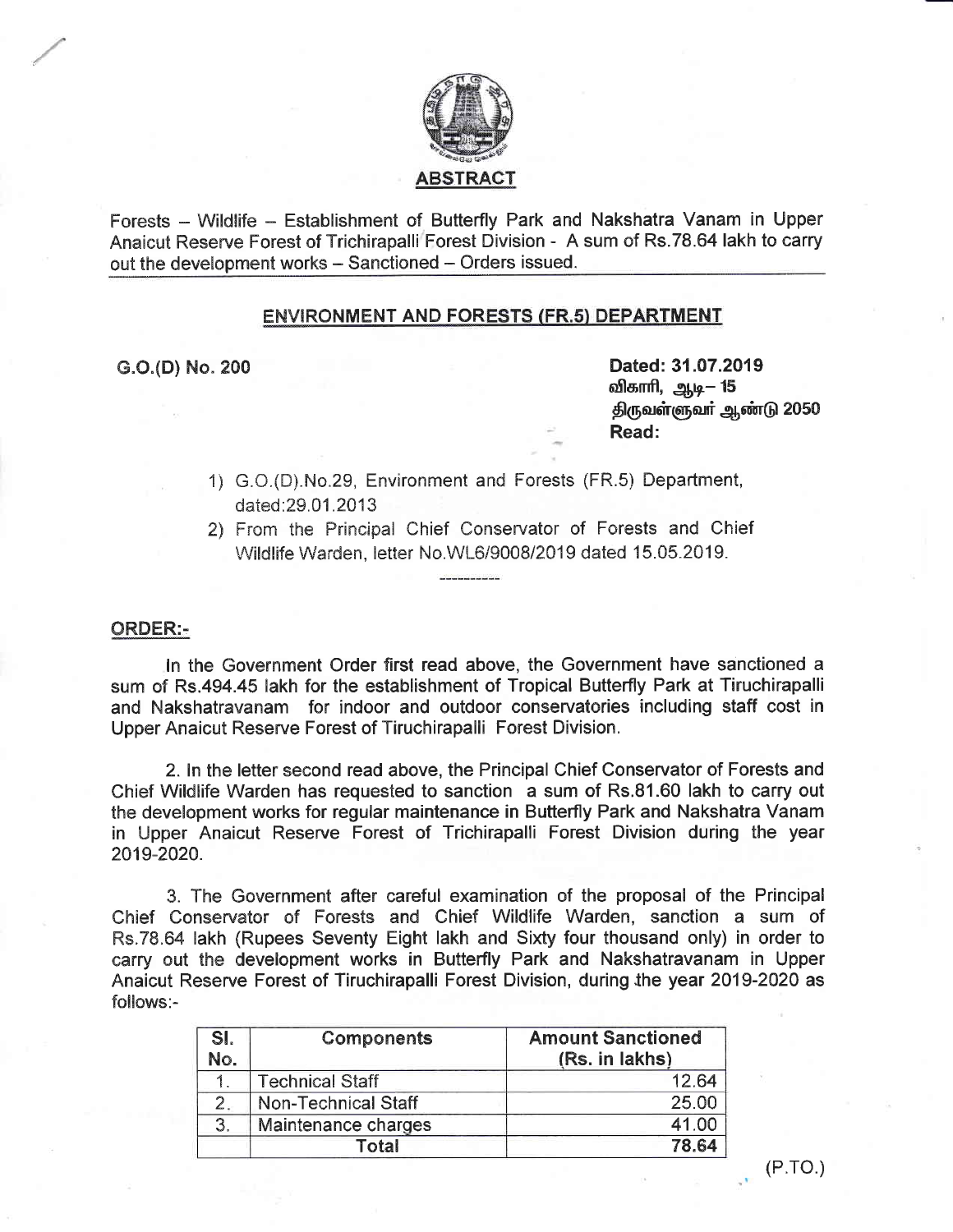4. The expenditure sanctioned in para 3 above shall be debited to the following head of account:-

> 5452 - Capital Outlay on Tourism - 01 - Tourist Infrastructure - 101 Tourist Centres - State's Expenditure - KZ - Establishment of Tropical Butterfly Park and Nakshatravanam in Trichirapalli - 416 Major Works -01-Major works

 $(DPC: 5452 - 01 - 101 - KZ - 1606)^n - Old$ 

(IFHRMS DPC: 5452-01-101-KZ-41601)

5. Necessary funds of Rs.78.64 lakh will be provided in Revised Estimates / Final Modified Appropriation 2019-2020 to meet the expenditure sanctioned in para 3 above. Pending provision of such funds, the Principal Chief Conservator of Forests and Chief Wildlife Warden is authorized to incur the expenditure sanctioned in para 3 above. However, the above expenditure shall be brought to the notice of the Legislature by a Specific Inclusion in the Supplementary Estimates for the year 2019-2020. The Principal Chief Conservator of Forests is also directed to include the expenditure sanctioned above while sending the budget proposals for Revised Estimates / Final Modified Appropriation 2019-2020 and also send draft explanatory notes for inclusion of this expenditure in Supplementary Estimates 2019-2020 to Finance (AHD&F/BG.I) department at an appropriate time without fail.

7. This order issues with the concurrence of the Finance Department vide its U.O. No.32527/AHD&F/2019 dated: 27.07.2019 ASL No. 766 (Seven hundred and Sixty Six).

# (BY ORDER OF THE GOVERNOR)

# **SHAMBHU KALLOLIKAR** PRINCIPAL SECRETARY TO GOVERNMENT

To

The Principal Chief Conservator of Forests (HoD), Chennai-15.

The Principal Chief Conservator of Forests

and Chief Wildlife Warden, Chennai - 15.

The Conservator of Forest, Trichy Forest Division

The Accountant General, Chennai - 18.

The Concerned Pay and Accounts Officer / Treasury Officer. (Through PCCF & CWW)

#### Copy to:-

The Special Personal Assistant to

Hon'ble Minister (Forests), Chennai-9. The Private Secretary to Principal Secretary to Government, Environment and Forests Department, Chennai-9. The Finance (AHD&F / BG-I / BG-II) Department, Chennai-9. SF/SCs

### /FORWARDED BY ORDER/

እ.

B. Subchang **SECTION OFFICER**